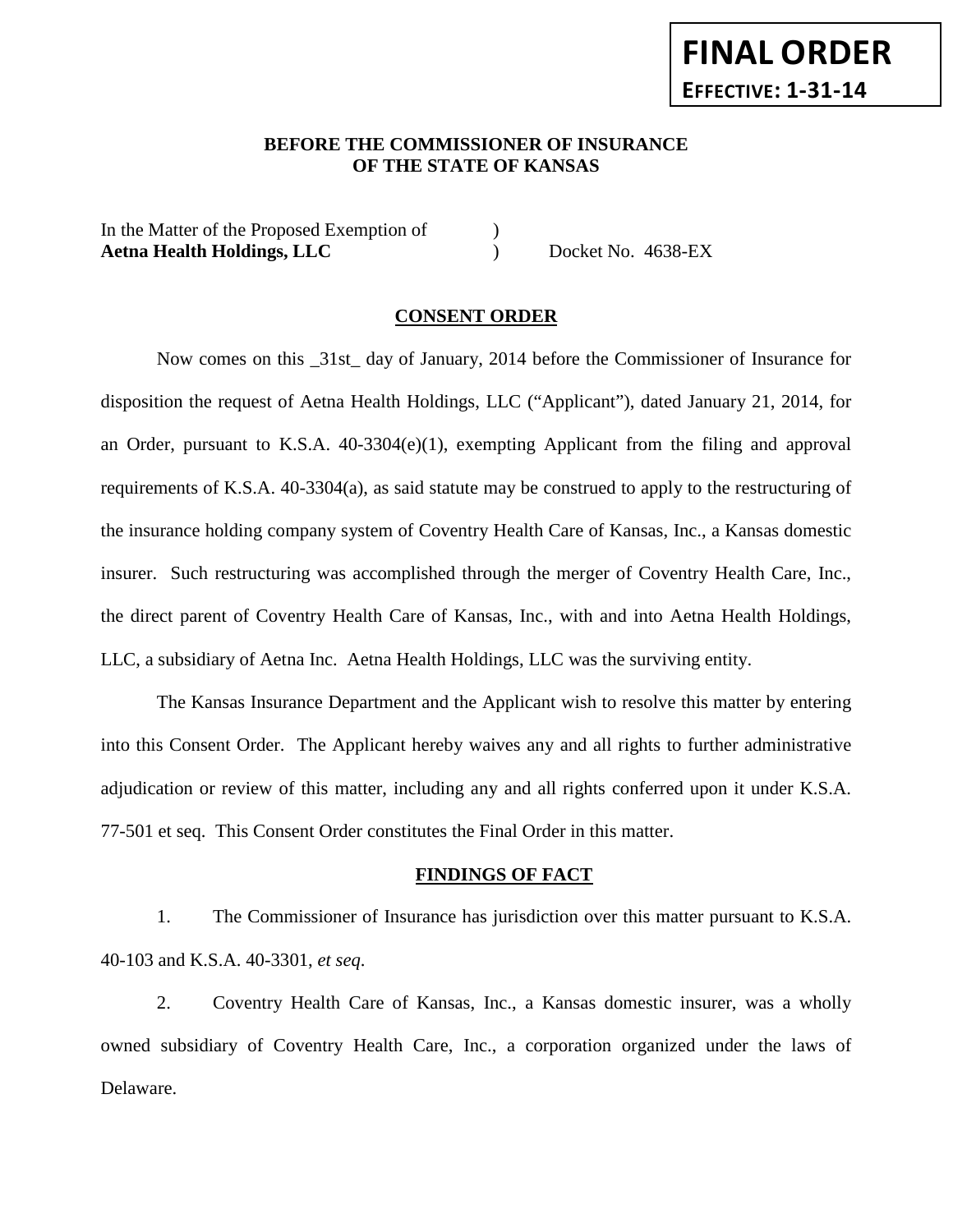3. Coventry Health Care, Inc. was acquired by Aetna Inc. on May 7, 2013. The order approving the acquisition was issued by the Kansas Insurance Department on November 13, 2012.

4. The Applicant is a subsidiary of Aetna Inc. and a limited liability company organized under the laws of Delaware.

5. Aetna Inc. is a holding company organized under the laws of Pennsylvania.

6. Effective January 1, 2014, the proposed restructuring was accomplished through the

merger of Coventry Health Care, Inc. with and into Aetna Health Holdings, LLC.

7. As a result of the merger, Coventry Health Care of Kansas, Inc. became a wholly owned subsidiary of Aetna Health Holdings, LLC.

8. Both before and after the merger, Aetna Inc. is and will continue to be the ultimate controlling person of Coventry Health Care of Kansas, Inc.

## **CONCLUSIONS OF LAW**

9. K.S.A. 40-3304(a) provides, in part, as follows:

(a) No person other than the issuer shall…enter into any agreement to exchange securities or, seek to acquire, or acquire, in the open market or otherwise, any voting security of a domestic insurer if,… at the time… any such agreement is entered into, … such person has filed with the commissioner of insurance and has sent to such insurer, a statement containing the information required by this section and such… agreement… has been approved by the commissioner of insurance in the manner hereinafter prescribed.

10. K.S.A. 40-3304(e) provides

(e) The provisions of this section shall not apply to:

Any offer, request, invitation, agreement or acquisition which the commissioner of insurance by order shall exempt therefrom as: (1) Not having been made or entered into for the purpose and not having the effect of changing or influencing the control of a domestic insurer;…

11. Based upon the information enumerated in the Findings of Fact contained in paragraphs one through eight above, and the representations made on behalf of Aetna Health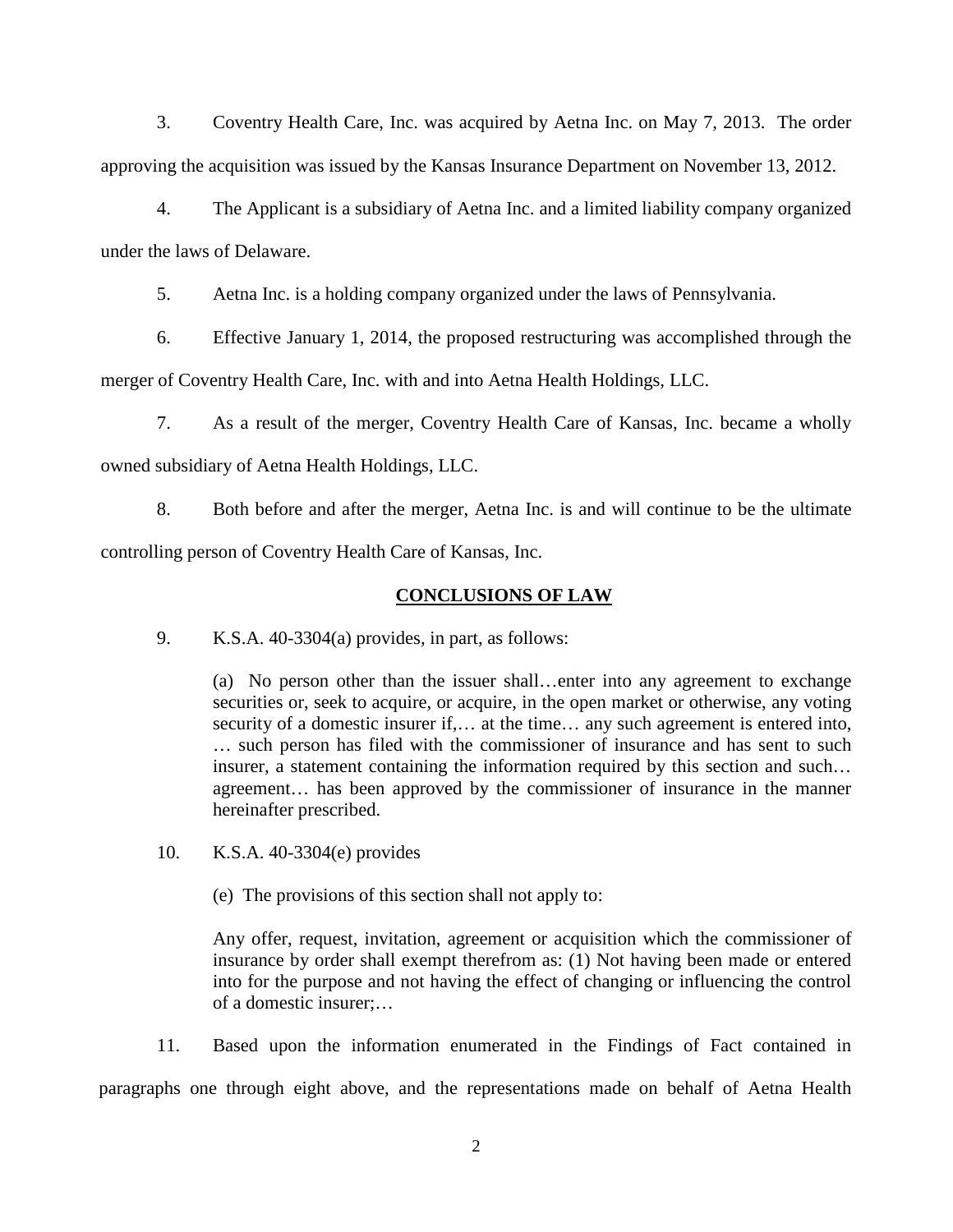Holdings, LLC, the stock ownership of Coventry Health Care of Kansas, Inc. was not made for the purpose of, and did not have the effect of, changing or influencing the control of Coventry Health Care of Kansas, Inc., a Kansas domestic insurer.

# **IT IS THEREFORE, BY THE COMMISSIONER OF INSURANCE, ORDERED THAT:**

1. Aetna Health Holdings, LLC shall be exempt from the application of the formal filing and approval requirements of K.S.A 40-3304(a) as it may be deemed to apply to the change of the ownership of Coventry Health Care of Kansas, Inc., which will result in Aetna Health Holdings, LLC owning 100% of the common stock of Coventry Health Care of Kansas, Inc.

2. Aetna Health Holdings, LLC shall comply with all of the provisions and requirements of K.S.A. 40-3301, *et seq.*, in the future.

3. The Commissioner of Insurance retains jurisdiction over this matter to issue any and all further Orders deemed appropriate or to take such further action as necessary to dispose of this matter.

**IT IS SO ORDERED THIS \_31st\_ DAY OF JANUARY, 2014, IN THE CITY OF TOPEKA, COUNTY OF SHAWNEE, STATE OF KANSAS.**



 $\angle$ s/ Sandy Praeger $\angle$ Sandy Praeger Commissioner of Insurance

BY:

 $\angle$ s/ John Wine John Wine General Counsel